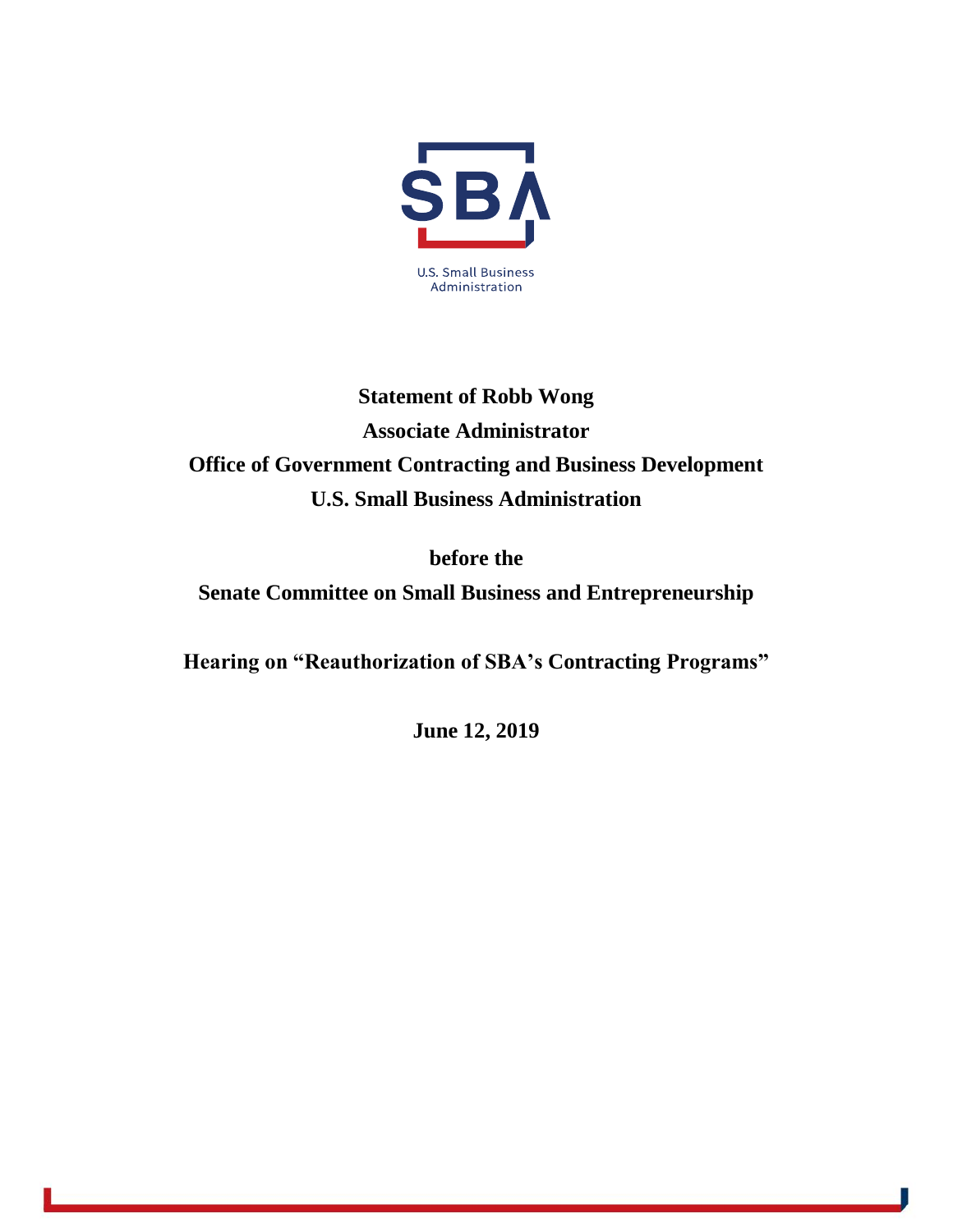## **Statement of Robb Wong Associate Administrator U.S. Small Business Administration**

Thank you, Chairman Rubio, Ranking Member Cardin, and members of the committee. I appreciate the opportunity to testify today about the contracting and business development programs provided by the U.S. Small Business Administration (SBA).

Since March 2017, I have served as the Associate Administrator for the Office of Government Contracting and Business Development (GCBD). This is my second time serving at SBA having previously worked in the agency's Office of General Counsel (OGC). Through my work in OGC, I also served in the field as a special assistant and attorney in SBA's Houston District Office, and later, as a counsel and acting district director in our Lubbock District Office.

In my role with GCBD, I oversee contracting and procurement activity for small businesses across the federal government. Our program office administers programs and services that assist small businesses in meeting the requirements to receive government contracts, either as prime contractors or subcontractors. Federal agencies conduct a variety of procurements that are reserved exclusively for small business participation. These set-asides can be for small businesses in general, or specific for HUBZone certified small business concerns, 8(a) certified small business concerns, service-disabled veteran-owned small business concerns, or womenowned small business concerns.

The federal government spends nearly \$500 billion a year on goods and services through contracting. The Small Business Act establishes a government-wide goal at not less than 23% of prime contract awards go to small businesses. I am happy to report that agencies have achieved record highs over the past few years, exceeding the 23% goal, and that the federal government has increased the number of dollars awarded to small businesses. In 2017, we reached a record \$105 billion to small businesses, and we expect to greatly exceed that in 2018. This has meant more contracts, meaning more revenue, for small businesses and more jobs.

SBA negotiates annually with each federal agency on small business goals and ensures that a certain percentage of federal contract awards goes to small businesses. SBA works collaboratively with agencies to make sure that small businesses get maximum practicable opportunities to provide goods and services to our government. SBA fosters participation by small, disadvantaged, service-disabled veteran owned, and women-owned small businesses in federal government contract awards. Within the government-wide 23% goal, there are specific goals of 5% to women-owned small businesses, 3% to service-disabled veteran-owned small businesses, 5% to small disadvantaged businesses, and 3% to HUBZone firms.

SBA has four small business contracting programs which provide tools to help us achieve these goals. The 8(a) program, for small business concerns owned and controlled by socially and economically disadvantaged individuals, is the most used small business certification program. The HUBZone program serves small businesses located in historically underutilized business zones. Both programs require SBA certification. Additionally, there are two programs for service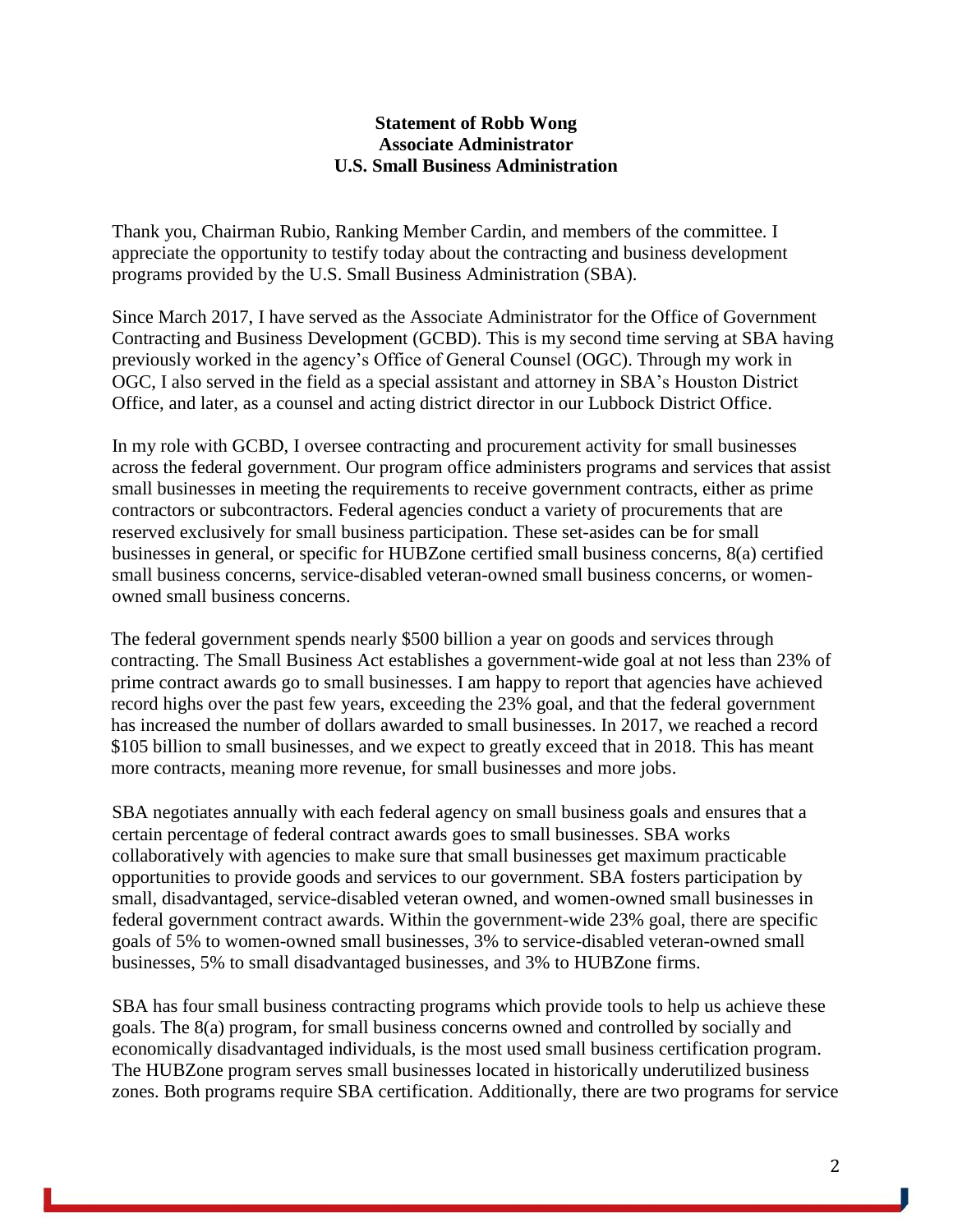disabled veteran-owned small businesses and for women-owned small businesses that currently require only self-certification. We have tried to improve the internal processes and policies around these four contracting programs with two objectives in mind. First, we want to improve the usefulness of SBA certifications to the public and the federal government, and we want to guard the public trust so that when an SBA certified company is awarded a contract, they are eligible to receive it.

Next, let me address a few items our program office has been working on. We will soon report that the HUBZone Program achieved its best contracting performance in FY18, in terms of contract value since 2011 and in terms of percentage since 2012. While we have not yet attained the government-wide three percent goal, we continue to make progress. We are finalizing a new set of HUBZone regulations that will simplify the program, making it easier for a firm to maintain compliance, and more attractive for acquisition agencies to set-aside contracts for HUBZone small businesses. We are also planning to leverage HUBZone contracting authorities with the Administration's Opportunity Zones Initiative. This dovetails with the program's purpose to produce, through contracts, economic development, job growth and capital formation, in America's most distressed communities.

Two other initiatives within our program office involve rulemaking processes for implementation of the Small Business Runway Extension Act and a five-year review of size standards. SBA has just completed and will be publishing a proposed rule, making necessary revisions to its regulations to implement the Runway Extension Act. While the new law increased the averaging period for calculating annual revenue for businesses in services industries only, for consistency, the SBA is proposing to apply the same 5-year averaging period for all other businesses subject to revenue-based size standards.

With respect to small business size standards in general, the Small Business Act requires that the agency review size standards at least once every five years and make appropriate adjustments to reflect current market conditions. SBA completed the first 5-year review of size standards in early 2016, in which SBA adjusted upwards about 60% of more than 1,000 size standards, enabling more than 72,000 of businesses to gain or retain their small business status. Currently, SBA is in the process of conducting the second 5-year review. As part of that effort, in April 2019, SBA issued a revised white paper on "Size Standards Methodology" and will roll out a series of proposed rules later this year, starting with receipts-based size standards.

SBA also has just completed an interim final rule on the 5-year adjustment of all monetary-based industry size standards for inflation, which is expected to be published in a few weeks. This will raise all monetary-based size standards by the amount of inflation that occurred since the last inflation adjustment in 2014.

Another recent rulemaking to make the committee aware of involves the women-owned small business contracting program. On May 14, the SBA announced a proposed rule change for the WOSB program. This rule would eliminate the current self-certification option, give firms seeking WOSB or EDWOSB certification the opportunity to apply to and receive certification from SBA, and require Third Party Certifiers to notify applicants of fees. The proposed rule will